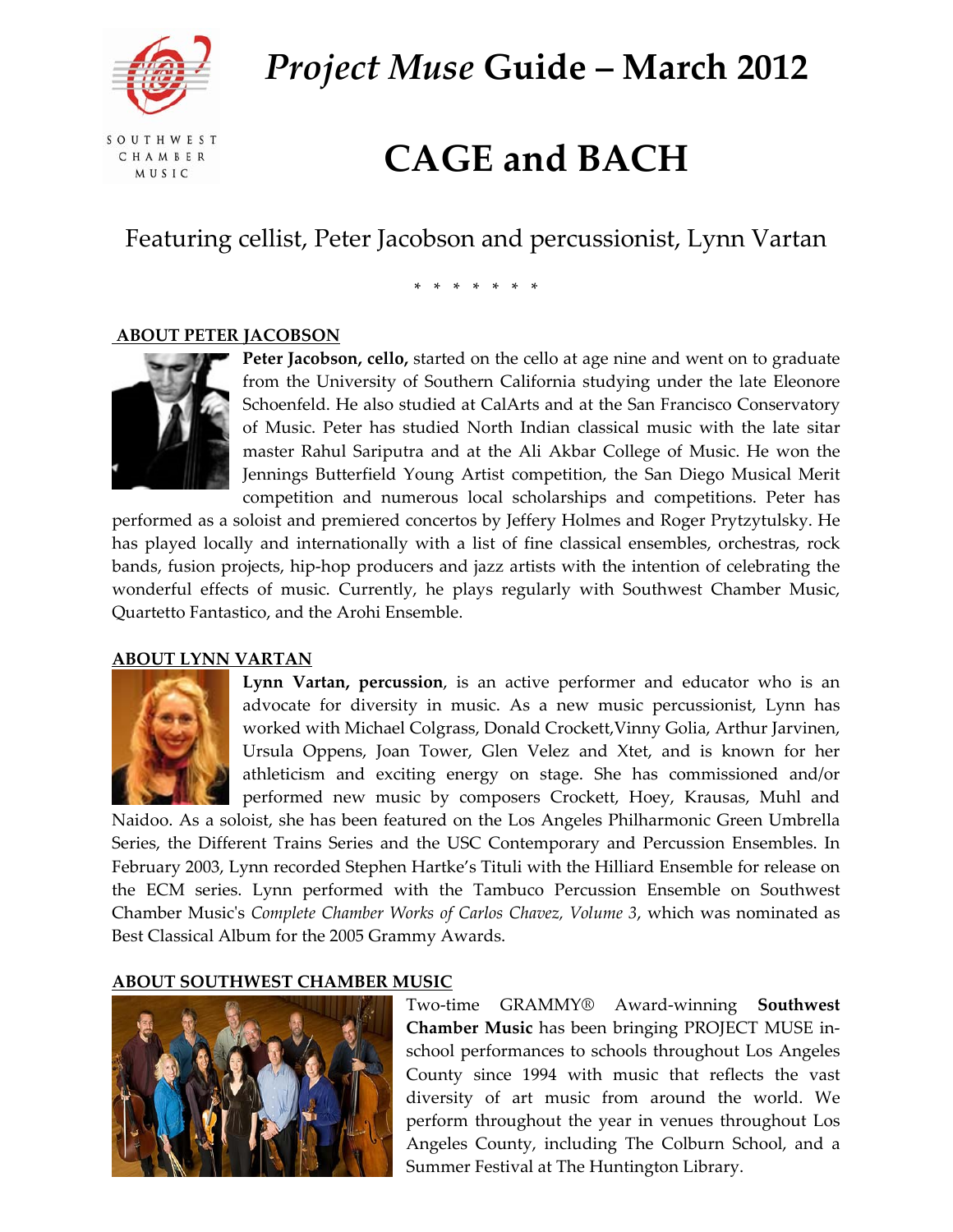### **FEATURED COMPOSER**



**John Milton Cage Jr.** (September 5, 1912 – August 12, 1992) was an American [composer](http://en.wikipedia.org/wiki/Composer), [philosopher,](http://en.wikipedia.org/wiki/Philosopher) [poet](http://en.wikipedia.org/wiki/Poetry), music [theorist](http://en.wikipedia.org/wiki/Music_theory), [artist](http://en.wikipedia.org/wiki/Artist), [printmaker](http://en.wikipedia.org/wiki/Printmaking), and amateur [mycologist](http://en.wikipedia.org/wiki/Mycology) and [mushroom](http://en.wikipedia.org/wiki/Mushroom) collector. A pioneer of [chance](http://en.wikipedia.org/wiki/Aleatoric_music) music, [electronic](http://en.wikipedia.org/wiki/Electronic_music) music and non‐standard use of musical [instruments,](http://en.wikipedia.org/wiki/Extended_technique) Cage was one of the leading figures of the post‐war avant‐[garde.](http://en.wikipedia.org/wiki/Avant-garde) Critics have lauded him as one of the most influential American composers of the 20th century. He was also instrumental in the development of [modern](http://en.wikipedia.org/wiki/Modern_dance) dance, mostly through his association with choreographer [Merce](http://en.wikipedia.org/wiki/Merce_Cunningham) [Cunningham.](http://en.wikipedia.org/wiki/Merce_Cunningham)

Cage is perhaps best known for his 1952 composition *4′[33](http://en.wikipedia.org/wiki/4%E2%80%B233%E2%80%B3)″*, the three movements of which are performed without a single note being played. The content of the composition is meant to be perceived as the sounds of the environment that the listeners hear while it is performed, rather than merely as four minutes and thirty three seconds of silence, and the piece became one of the most controversial compositions of the twentieth century. Another famous creation of Cage's is the [prepared](http://en.wikipedia.org/wiki/Prepared_piano) piano (a piano with its sound altered by placing various objects in the strings), for which he wrote numerous dance-related works and a few concert pieces, the best known of which is *Sonatas and [Interludes](http://en.wikipedia.org/wiki/Sonatas_and_Interludes)* (1946–48).



**Johann Sebastian Bach** (21 March 1685 – 28 July 1750) was a German composer, organist, harpsichordist, violist, and violinist of the [Baroque](http://en.wikipedia.org/wiki/Baroque_Period) Period. He enriched many established German styles through his skill in [counterpoint,](http://en.wikipedia.org/wiki/Counterpoint) harmonic and [motivic](http://en.wikipedia.org/wiki/Motif_(music)) organisation, and the adaptation of rhythms, forms, and textures from abroad, particularly from Italy and France. Bach wrote much music, which was revered for its intellectual depth, technical command, and artistic beauty. Many of his [works](http://en.wikipedia.org/wiki/List_of_compositions_by_Johann_Sebastian_Bach) are still known today, such as the *Brandenburg Concertos*, the *Mass in B minor*, the *Well‐Tempered Clavier*, and his passions, cantatas, partitas, and organ works.

Bach was born in [Eisenach,](http://en.wikipedia.org/wiki/Eisenach) Saxe‐[Eisenach](http://en.wikipedia.org/wiki/Saxe-Eisenach) into a very musical family; his father, Johann [Ambrosius](http://en.wikipedia.org/wiki/Johann_Ambrosius_Bach) [Bach](http://en.wikipedia.org/wiki/Johann_Ambrosius_Bach) was the director of the town's musicians, and all of his uncles were professional musicians. His father taught him to play violin and harpsichord, and his brother, Johann [Christoph](http://en.wikipedia.org/wiki/Johann_Christoph_Bach_(1671%E2%80%931721)) Bach taught him the clavichord, and exposed him to much contemporary music. Bach also sang, and he went to the St Michaelʹs School in [Lüneburg,](http://en.wikipedia.org/wiki/L%C3%BCneburg) because of his skill in voice. After graduating, he held several musical posts across Germany; he served as [Kapellmeister](http://en.wikipedia.org/wiki/Kapellmeister) (director of music) to [Leopold,](http://en.wikipedia.org/wiki/Leopold,_Prince_of_Anhalt-K%C3%B6then) Prince of Anhalt-[Köthen](http://en.wikipedia.org/wiki/Leopold,_Prince_of_Anhalt-K%C3%B6then), Cantor of[Thomasschule](http://en.wikipedia.org/wiki/Thomasschule_zu_Leipzig) in Leipzig, and Royal Court Composer to [August](http://en.wikipedia.org/wiki/August_III) III. Bach's health and vision declined in 1749, and he died on 25 July 1750. Modern historians believe that his death was caused by a combination of stroke and pneumonia.

Bach's abilities as an organist were highly respected throughout Europe during his lifetime, although he was not widely recognised as a great composer until a revival of interest and performances of his music in the first half of the 19th century. He is now generally regarded as one of the main composers of the Baroque period, and as one of the greatest composers of all time.

#### **FEATURED WORKS**

Excerpt of *4'33" Music for Carillon No. 5* Two Movements of Bach *Cello Suites* Excerpt of *Etudes Boreales*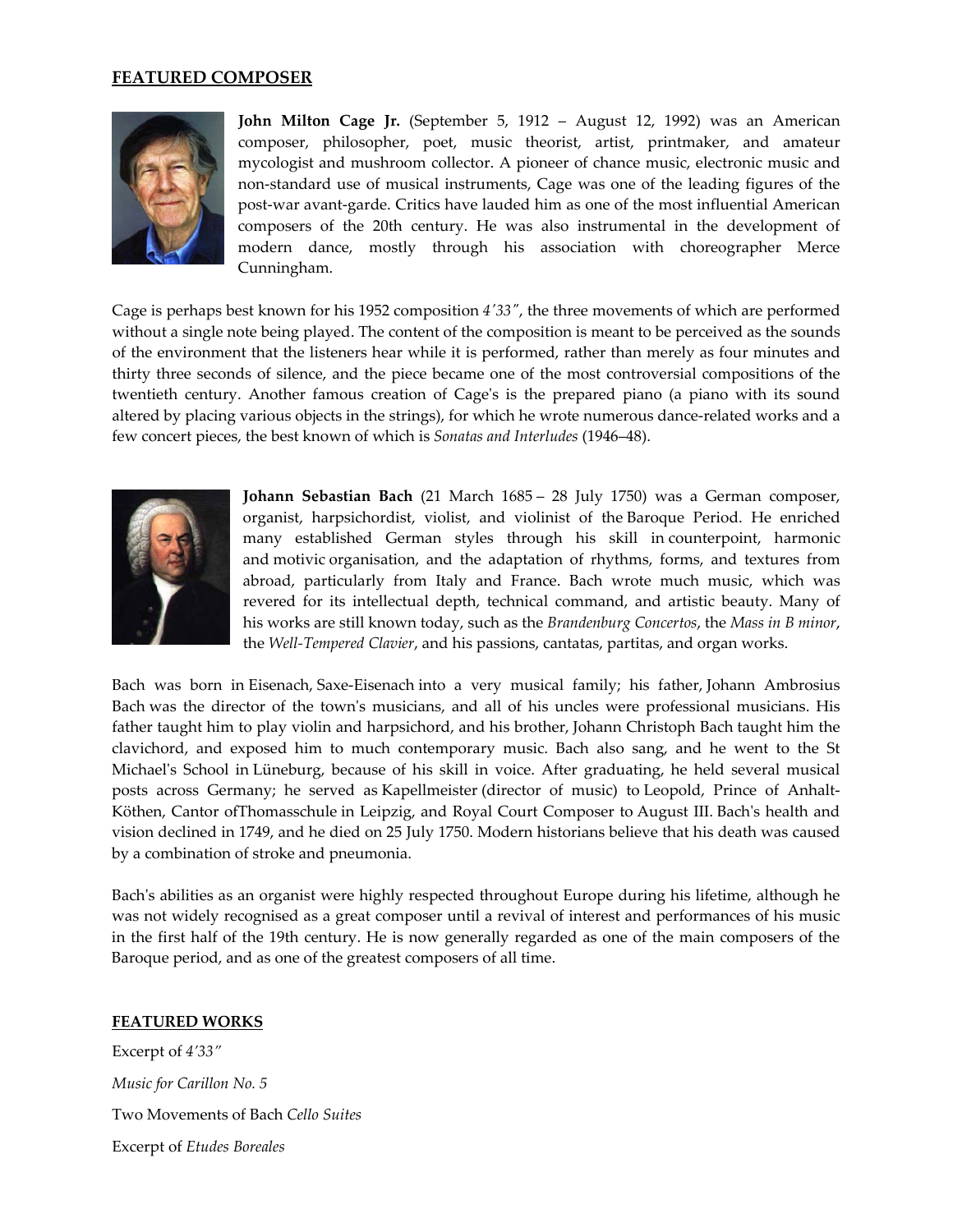## **MUSICAL VOCABULARY** (from the California Standards for the Arts, unless noted otherwise)

**CHANCE OPERATION** is a means of making a decision and how relinquishing control changes the outcome.

**DYNAMICS** are various degrees of volume in the performance of music, such as loud and soft.

**EXTENDED TECHNIQUES** are unconventional, unorthodox or "improper" techniques of playing musical instruments, in order to expand and explore the possibilities of different instruments.

The **I‐CHING** is an ancient Chinese oracle book that deals with philosophy and divination.

**IMPROVISATION** is the spontaneous creation of music.

An **INTERVAL** is the distance in pitch between two tones.

The **MARIMBA** is a musical instrument in the percussion family. Keys or bars (usually made of wood) are struck with mallets to produce musical tones. The keys are arranged as those of a piano. The modern marimba was developed by Japanese and American builders based on the Hispanic‐American traditional marimba.

A **MELODY** is an organized sequence of single notes.

The **METER** is the grouping of beats by which a piece of music is measured.

The **PERCUSSION FAMILY** includes all musical instruments that are played by being struck.

**PONTICELLO** is a string instrument technique where one plays on the bridge of the instrument to achieve a special effect.

**RHYTHM** is the combination of long and short, even and uneven sounds that convey a sense of movement in time. **SCORDATURA** is an alternate tuning used for the open strings of a string instrument. It is an extended technique

used to allow the playing of otherwise impossible melodies, harmonies, figures, chords, or other note combinations.

A **SCORE** is the written form of the entire composition. All players have a part of the score for their instrument,

unless they have memorized the notes.

**SOUND PERCEPTION** is how you interpret what you hear and where you hear it.

The **TIMBRE** is the tone color or character of sound heard.

The **TONALITY (KEY)** is the tonal center of a composition.

**TREMOLO** is a shaking sound which is achieved by repeating the same note extremely quickly or by playing two notes very quickly, one after the other.

**TUNING** is to adjust a music instrument to the desired frequency or pitch.

#### **CONTINUE LEARNING WITH THESE INTERNET RESOURCES:**

*For more information on Lynn Vartan, visit:* http://www.lynnvartan.com

*For more information on our featured composer John Cage and Johann Sebastian Bach, visit these websites:* http://en.wikipedia.org/wiki/John\_Cage <http://www.johncage.info/> [http://en.wikipedia.org/wiki/Johann\\_Sebastian\\_Bach](http://en.wikipedia.org/wiki/Johann_Sebastian_Bach)

*To try to create your own composition at:* www.creatingmusic.com

*Another excellent interactive website for kids with information about instruments is:* www.playmusic.org